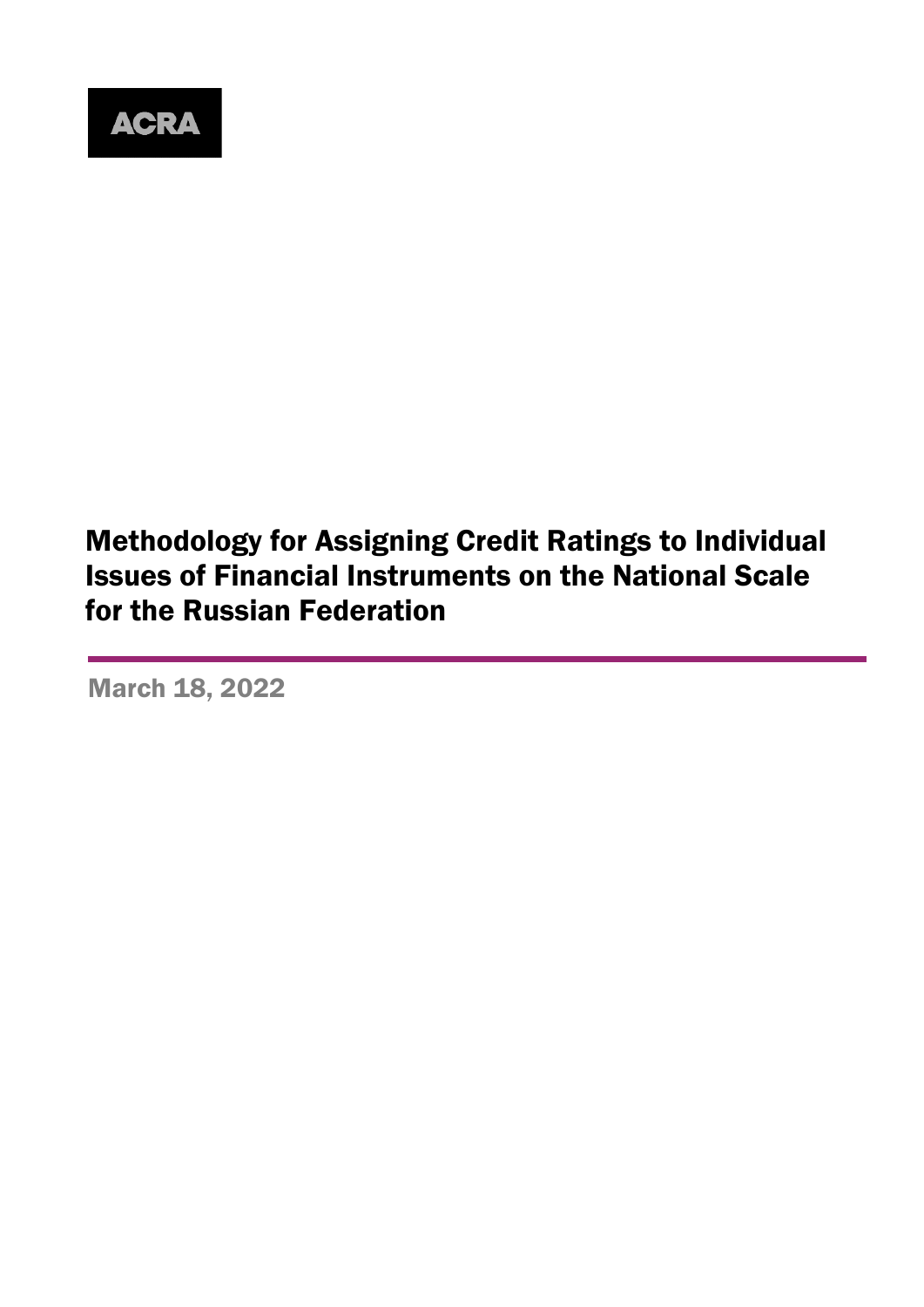# Table of Contents

| 1              |                                                                                       |
|----------------|---------------------------------------------------------------------------------------|
| 2              |                                                                                       |
| 3              |                                                                                       |
| 4              |                                                                                       |
| 5              |                                                                                       |
| 6              |                                                                                       |
| $\overline{7}$ |                                                                                       |
| 8              |                                                                                       |
| 9              | Application of the Methodology to Assign Credit Ratings to Debt Financial Instruments |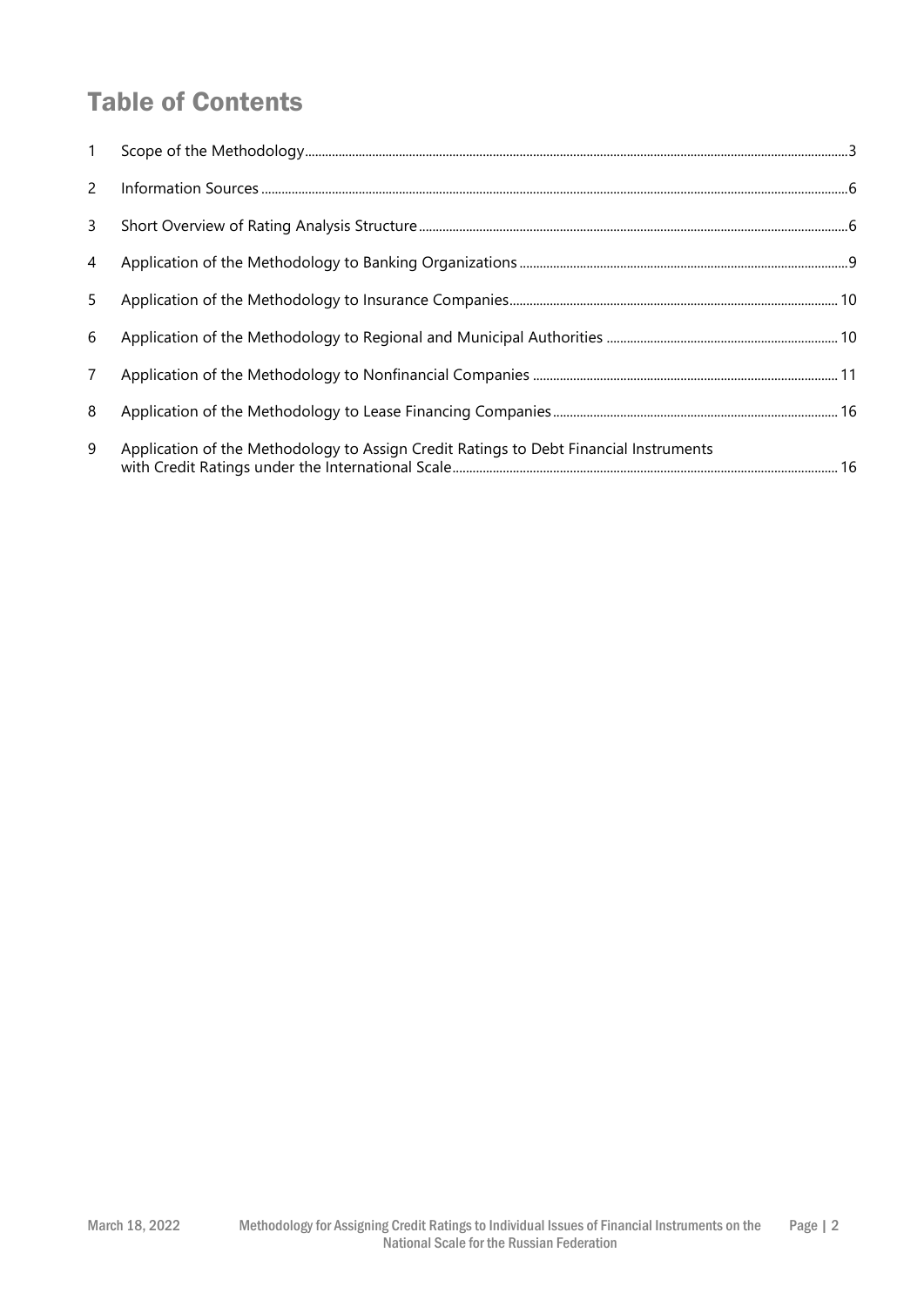# <span id="page-2-0"></span>1 Scope of the Methodology

This methodology of the Analytical Credit Rating Agency (hereinafter, ACRA, or the Agency) is used to assign ratings and credit estimates to individual issues of financial instruments of issuers in the following categories:

- Banking organizations and organizations whose activities are close to banking in terms of their economic substance<sup>1</sup>;
- Nonfinancial companies, including small and medium-sized enterprises, as well as holding companies;
- Insurance organizations;
- Lease financing companies;
- Regional and municipal authorities.

This methodology is applied to debt financial instruments that have such characteristics of debt as recoverability, payment, maturity, and, as a rule, do not involve dependence of investors profitability on the financial results of the issuer and the participation of investors in shareholders' control, as well as to financial instruments that have both characteristics of debt instruments and shareholders' equity, including (but not limited to) financial instruments with the following characteristics:

- The bonds without maturity date;
- The issuer has the right to unilaterally refuse interest payment or postpone them without the occurrence of a default event;
- Availability of loss/lost profit compensatory mechanisms from third parties;
- Contractual and/or structural subordination in relation to other financial instruments of the issuer;
- Conditional or unconditional mechanisms for changing the size of interest payments;
- The possibility of converting a financial instrument into a shareholders' equity instrument.

The decision on assigned credit ratings and the applicability of this methodology is based on the economic substance of the financial instrument, regardless of the way it is reflected in the issuer's financial statements, in particular, regardless of whether it is included or not included in shareholders' equity.

This methodology is not applicable to structured finance instruments. However, exceptions are possible for transactions with structured finance characteristics that have guarantees/suretyships for the entire amount of rated (assessed in case of a credit estimate assessment) obligations.

 $1$  Development institutions (raising and placing money on the condition of interest payment, maturity, and repayment); agencies with specialized functions, primarily engaged in raising and placing money and/or providing guarantees and suretyships. The decision on whether it is possible to apply this methodology to financial instruments of such organizations lies with ACRA's rating committee.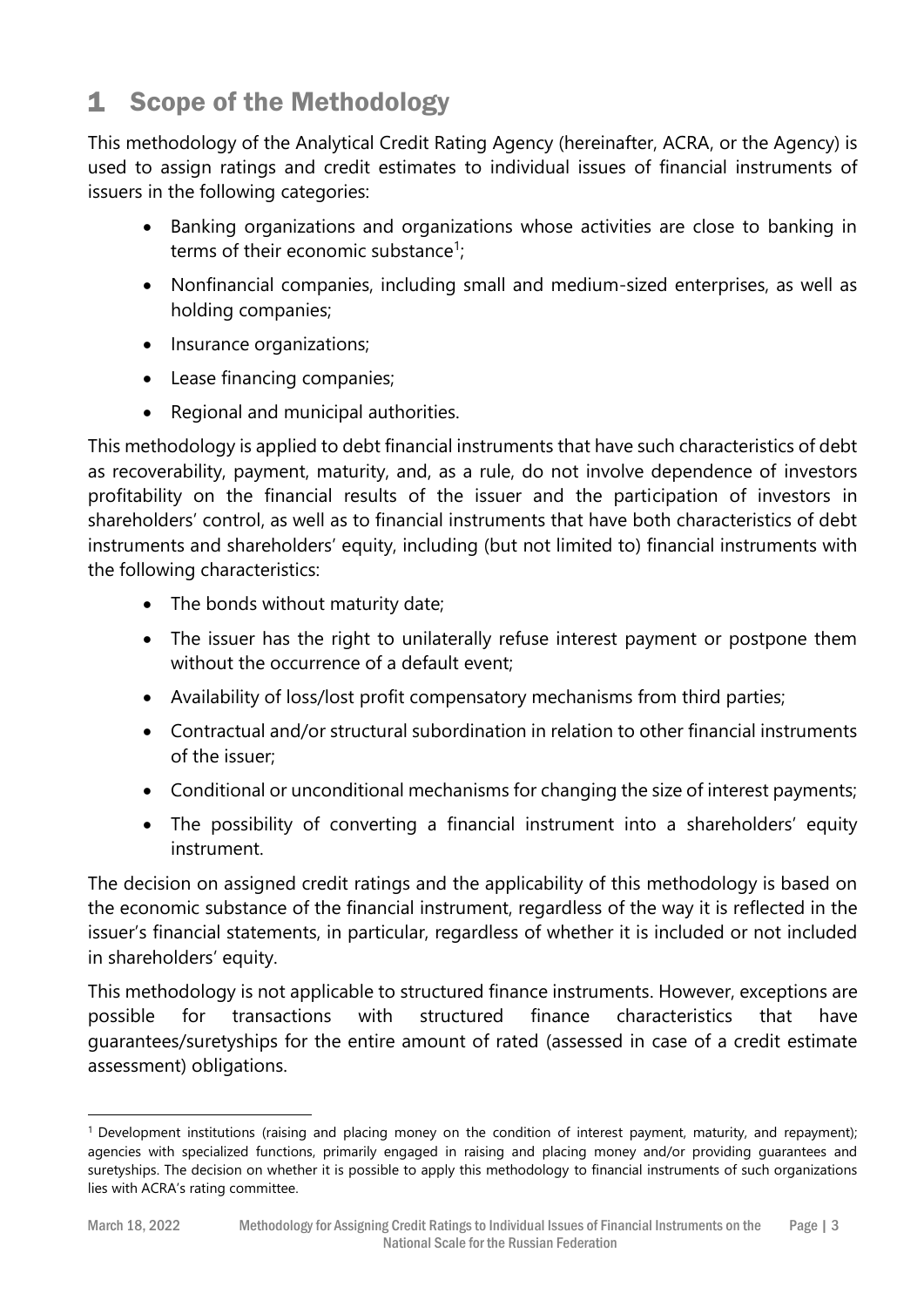Applying this methodology may result in either assigning a credit rating (credit estimate) to an issue or an expected credit rating to an issue; the analytical approaches are identical in both cases. Expected credit ratings are assigned on the basis of draft issuance documentation. Final credit ratings are assigned after receiving issuance documentation registered in the manner set forth by law.

This methodology is not exhaustive and contains references to other ACRA methodologies.

This methodology is not applied if the assessed obligations represent the obligations of a special-purpose project finance vehicle without guarantees/suretyships for the entire amount of rated (assessed) obligations, or if the terms of obligation contain contractual subordination (or seniority) with respect to other credit obligations of the issuer, with the exception of loans defined as subordinated for financial and non-financial companies in accordance with the current legislation. In the above cases, ACRA applies the Methodology for Assigning Credit Ratings to Structured Finance Instruments and Obligations on the National Scale for the Russian Federation.

The application of this methodology generally requires advance calculation of the Standalone Creditworthiness Assessment (SCA) and/or the credit rating (credit estimate in the absence of a credit rating) of the issuer or the person providing a suretyship (acting as a guarantor) on the obligation or part of the obligations (if applicable). This is based on the dependence of the credit rating (credit estimate) of the issuer's individual financial obligations, in addition to their structure and subordination with regard to other obligations, on the assessment of the creditworthiness of the issuer or the person providing a suretyship on the financial obligation or part of the obligations (taking into account the effect of the new obligation/part of the obligations on its financial profile).

Credit ratings (credit estimates) of financial instruments take into account, among other things, the potential level of compensation for losses borne by investors in the event of an issuer's default. Creditors' projected recovery rates and recovery rate categories, as defined by ACRA, are subjective assessments made based on the information available to the Agency at the time of assessment. Actual recovery rates may depend on the following factors:

- Priority of fulfilling the obligations under a given financial instrument;
- Accuracy of the issuer's financial statements;
- Pre-court interactions between the issuer and particular creditors;
- Court decisions addressing the regulation of relationships between the issuer and creditors;
- Pre-sale assessment procedures and results with respect to individual assets of the issuer;
- Availability of loss/lost profit compensatory mechanisms from third parties;
- The specifics of the issuer's corporate governance.

ACRA may assign expected credit ratings to individual financial instruments based on draft issuance documentation and the expected terms of the issue. Expected credit ratings are assigned based on the [Key concepts used by the Analytical Credit Rating Agency within the](https://www.acra-ratings.ru/criteria/80/?lang=en)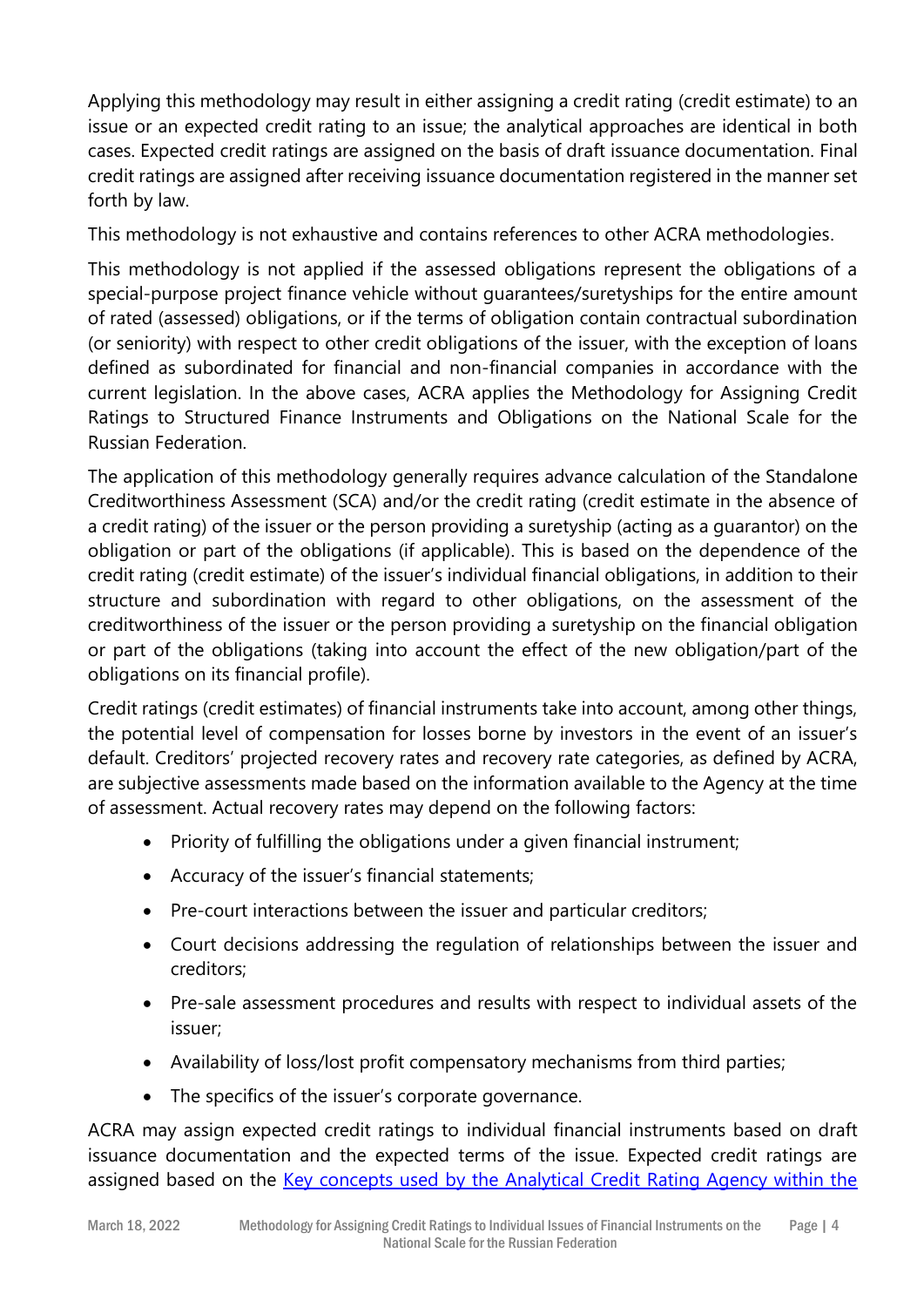[scope of its rating activities,](https://www.acra-ratings.ru/criteria/80/?lang=en) ACRA's Rating Actions Procedures and General Principles of the [Rating Process,](https://www.acra-ratings.ru/compliance/2260/) as well as ACRA's other internal documents.

Credit rating outlooks are not assigned to individual issues of financial instruments.

This methodology is applied on an ongoing basis until a new version is approved by ACRA's methodology committee.

Credit ratings assigned under this methodology are reviewed according to the requirements of Federal Law No. 222-FZ, dated July 13, 2015, "On the Activities of Credit Rating Agencies in the Russian Federation, On the Amendment to Article 76.1 of the Federal Law 'On the Central Bank of the Russian Federation (Bank of Russia)' and the invalidation of certain provisions of legal acts of the Russian Federation," as well as ACRA's internal documents, but no later than one calendar year (for sub-sovereign issuers, no later than 182 days) from the date of the latest rating action.

To keep the methodology up to date, ACRA may review and amend it on the following grounds:

- More than three deviations from this methodology identified in one quarter throughout the course of rating actions;
- Results of monitoring methodology application by the methodology group staff;
- Noncompliance of this methodology with the requirements of Federal Law No. 222- FZ, dated July 13, 2015, "On the Activities of Credit Rating Agencies in the Russian Federation, On the Amendment to Article 76.1 of the Federal Law 'On the Central Bank of the Russian Federation (Bank of Russia)' and the invalidation of certain provisions of legal acts of the Russian Federation;"
- Immediate review of the methodology requested by ACRA's Compliance and Internal Control Service.

ACRA reviews this methodology in accordance with its internal documents no later than one calendar year from the date of the last review. Based on the review, the methodology may be amended or left unchanged.

ACRA documents and discloses any deviation from this methodology on its official website [\(www.acra-ratings.com\)](https://www.acra-ratings.com/) when publishing a credit rating or a credit rating forecast, stating the reason for the deviation.

If any errors are found in this methodology that have affected or can affect credit ratings and/or credit rating outlooks, ACRA will analyze and review them according to its established procedures. Information about such actions and a new version of the methodology will be provided to the Bank of Russia in the manner set forth by the Bank of Russia. If the identified methodology errors affect previously assigned ratings, ACRA discloses that information on its official website [\(www.acra-ratings.com\)](http://www.acra-ratings.com/).

If the proposed changes to this methodology are substantial (e.g., modification of individual factors and the wording of the methodology) and affect or could affect the existing credit ratings, ACRA will: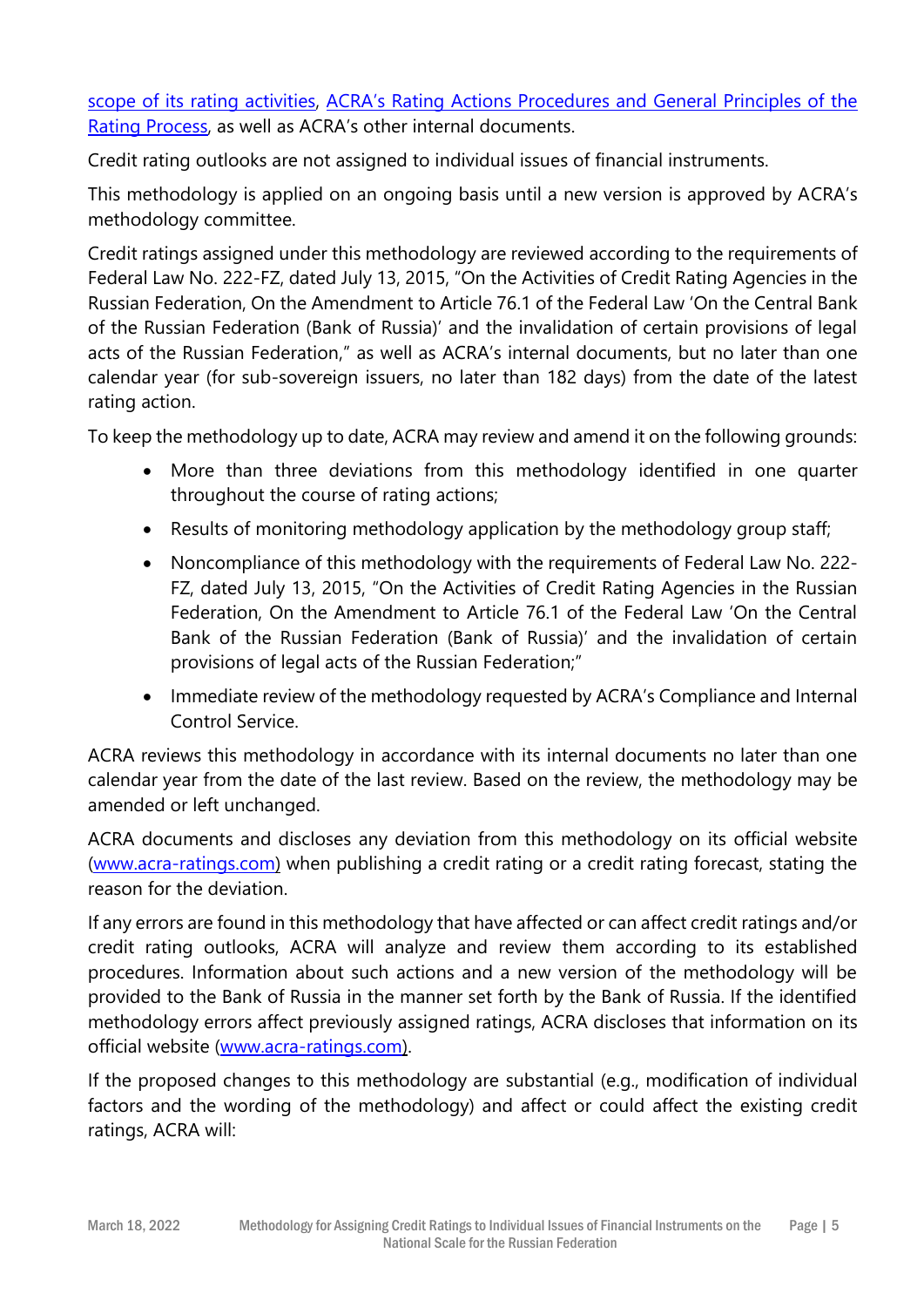1) Provide the Bank of Russia with information about the proposed changes, state the reasons for and implications of such changes, including the effect on credit ratings assigned according to the methodology, as well as post this information on its official website [\(www.acra-ratings.com\)](https://www.acra-ratings.com/);

2) Carry out a prospective and retrospective analysis of possible changes to rating assessments assigned according to this methodology within six months of the amendment date;

3) Review credit ratings within six months of the amendment date if the need is identified based on the conducted assessment.

# <span id="page-5-0"></span>2 Information Sources

The main sources of information used to assign credit ratings (credit estimates) to individual financial instruments are:

- Draft issuance documentation;
- Issuance documentation registered in the manner set forth by law;
- Information on the proposed use of funds received from placing the securities issue;
- Financial outlook or financial model (if any) of the issuer;
- Credit ratings (credit estimates assigned according to relevant ACRA's methodologies and used as source data to assign credit ratings (credit estimates) to individual financial instruments;
- Documents in relation to the financial liabilities of third parties (including government bodies) that confirm guarantees, sureties and other compensatory mechanisms for reimbursing losses and/or lost income by investors on a financial instrument.

This list is not exhaustive.

## <span id="page-5-1"></span>3 Short Overview of Rating Analysis Structure

The key feature of debt obligations in the non-sovereign sector is that debt structure is very heterogeneous in terms of subordination and other characteristics that affect investor recovery rates on various financial instruments in the event of issuer default. To account for various recovery rates on individual financial instruments, the Agency identifies six recovery rate categories (see Table 1). These categories do not represent projected recovery rates on certain financial instruments of the issuer, but serve as a tool to subjectively rank debt obligations based on a relative degree of investor recovery rates.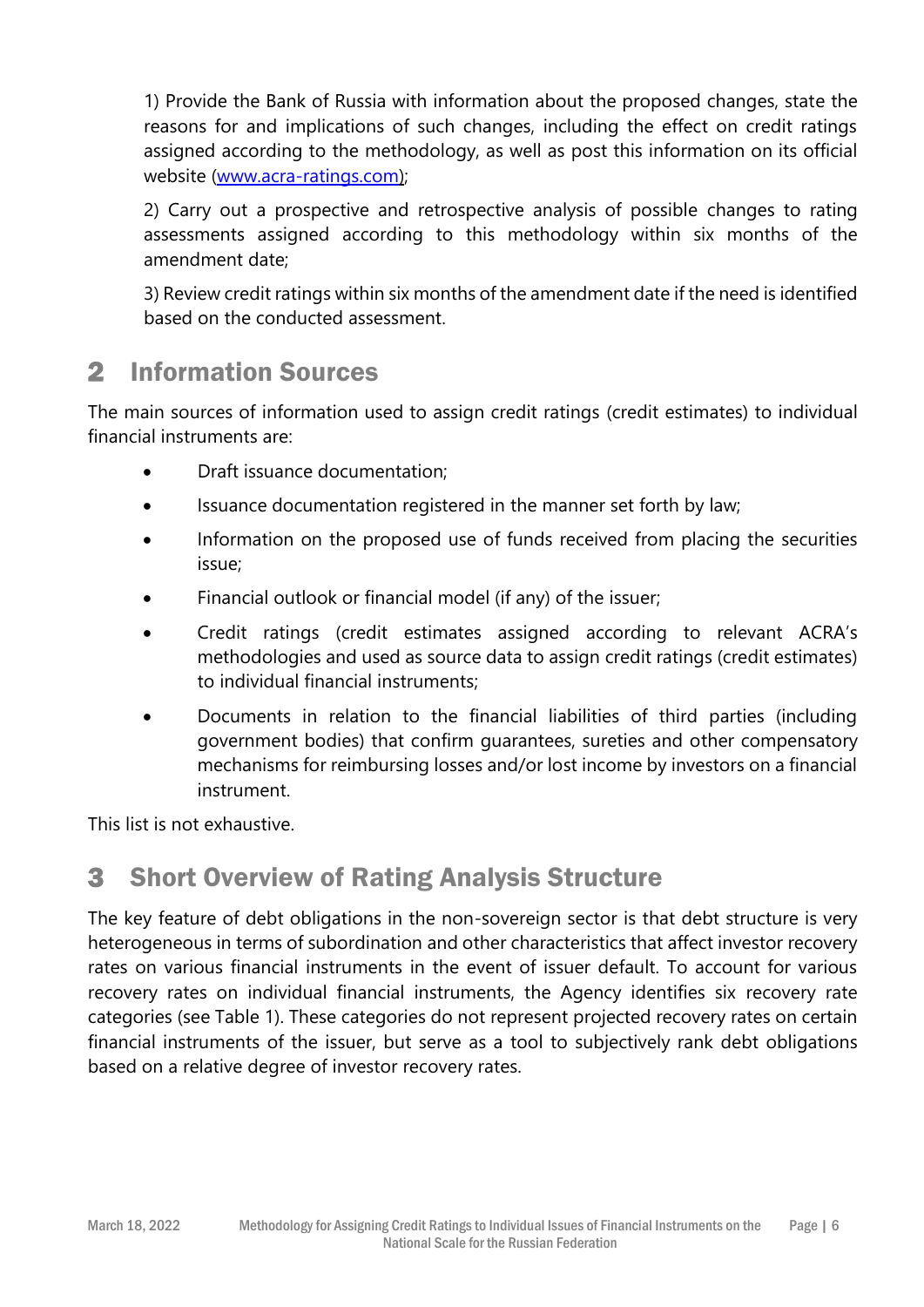**Table 1. Creditor recovery rate categories** 

| <b>Recovery</b><br>rate<br>category | <b>Credit rating</b><br>(credit estimate)<br>adjustment<br>notches                                                                                  | <b>Typical description</b>                                                                                                                         |
|-------------------------------------|-----------------------------------------------------------------------------------------------------------------------------------------------------|----------------------------------------------------------------------------------------------------------------------------------------------------|
|                                     | $0$ to $+1$                                                                                                                                         | Secured obligations <sup>2</sup> or obligations implying higher investor recovery rates than the<br>average rates for this type of issuers.        |
| Ш                                   | $\Omega$                                                                                                                                            | Average recovery rates for this type of issuers.                                                                                                   |
| III                                 | $-1$                                                                                                                                                | Low recovery rates for investors, including cases of subordination mechanisms (if<br>any).                                                         |
| IV                                  | $-2$                                                                                                                                                | Very low investor recovery rates, including cases of subordination mechanisms (if<br>any).                                                         |
| V                                   | $-3$                                                                                                                                                | Minimal recovery rates for investors. Obligations structurally subordinated to<br>secured and senior unsecured debt of the issuer.                 |
| VI                                  | -5 notches from<br>the SCA, but no<br>lower than C(RU)<br>(in the absence of a<br>failure to comply<br>with obligations<br>under the<br>instrument) | Instruments featuring a high degree of structural subordination, under which the<br>failure to pay generally does not mean default for the issuer. |

Source: ACRA

A credit rating (credit estimate) is assigned to an individual financial instrument after analyzing the debt structure of the issuer and other participants in the deal expected to follow the placement of said instrument. In this context, an analysis of the new debt structure may result in a rating action with respect to the issuer or other participants in the deal, or some of their financial obligations.

Because of low recovery rates in the case of default, the credit ratings (credit estimates) of individual financial obligations of the issuer (whose failure results in the issuer's default) may be decreased by three notches depending on their type, structure, security, and the issuer's credit rating (credit estimate).

In exceptional cases, ACRA's rating committee may decide on a positive adjustment of no more than one notch if, in the Agency's opinion, either liquid and reliable collateral is available allowing almost full recovery of losses or other structural features are present (for example, compensatory mechanisms for reimbursing losses and/or lost income by investors from third parties with high credit quality) that result in a higher recovery rate than the average rate for senior unsecured creditors. In that case detailed analysis is carried out of legal risks associated with the bankruptcy procedure and potential claims from other creditors/with being placed in the general bankruptcy estate of collateral as part of the bankruptcy procedure.

If the borrower's failure to fulfill certain financial obligations featuring debt characteristics does not result in the issuer's default (e.g., on convertible bonds or perpetual bonds if the issuer has the right to unilaterally refuse to pay interest and in the absence of compensatory mechanisms for reimbursing losses and/or lost income by investors from third parties), the credit rating (credit estimate) of these financial obligations is set five notches lower than the issuer's SCA but not lower than C(RU) (in the absence of a failure to comply with obligations under the instrument). This approach is due to the minimal possibility of recovery on those obligations in

<sup>&</sup>lt;sup>2</sup> ACRA assesses debt security based on expert opinion.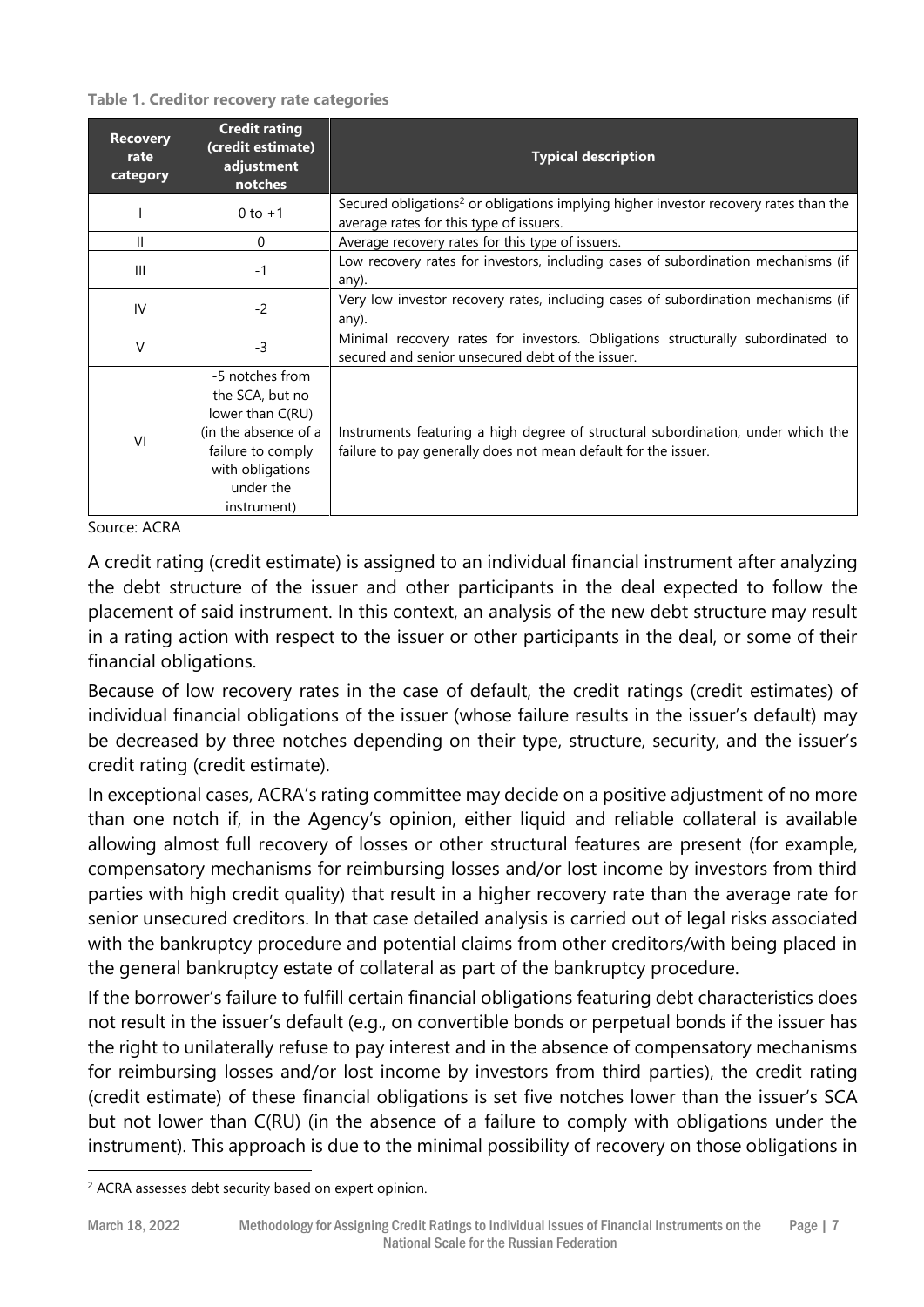view of the substantial deterioration of the creditors' position after the conversion of their claims. The SCA is used instead of the final credit rating (credit estimate) because ACRA's relevant methodologies assessing support take into account extraordinary support, not regular support, which will most likely not be provided upon the exercise of a debt conversion provision. As such, the SCA plays a key role in assessing such financial obligations. Credit ratings are not assigned to these financial instruments if it is not possible to determine the SCA.

Financial obligations (including perpetual bonds), which do not provide for the possibility of debt write-off and the issuer's right to unilaterally refuse interest payment, or compensatory mechanisms are provided to reimburse losses and/or income lost by investors from third parties with a credit rating (credit estimate) that is no lower than the credit rating of the issuer, are part of the III–V categories of compensation for losses, depending on the terms of the issue. In particular, ACRA may assign a credit rating to a financial instrument that is 1–3 notches lower than the issuer's credit rating if the terms of the issue bear additional risks associated with investors not receiving income.

The availability of guarantees/suretyships for the entire amount of the rated (assessed) obligations means that these obligations will be assigned credit ratings (credit estimates) based on the credit rating (credit estimate) or SCA (for the relevant category of compensation) of the guarantor/surety according to one of the following scenarios:

- 1. A guarantee by government or regional authorities (this scenario assumes increasing the credit rating (credit estimate) of the instrument to match that of the government of the Russian Federation, or the credit rating (credit estimate) of the regional authority).
- 2. A suretyship issued by a Russian legal entity with a credit rating (credit estimate) from ACRA (this scenario assumes assigning a credit rating (credit estimate) of the instrument based on the credit rating (credit estimate if there is no assigned credit rating) of the surety).

One of the basic rules for assigning credit ratings (credit estimates) to individual issues of financial instruments is that the issuer or the entity providing suretyship on the obligation must have a credit rating (credit estimate). An exception to this rule may be that the perimeter of the deal involves subsidiary companies — whether as issuers or sureties — which have a strong relationship with the parent company. When assessing the relationship, operating flows/income and other factors are taken into account which indicate the willingness of the parent company to support the subsidiary. In this case, the credit rating (credit estimate) of the parent (holding) company, which is assigned based on said consolidated statements and the appropriate methodology, may be used to assign a credit rating (credit estimate) to the financial instrument.

When analyzing the priority of financial obligations within a group of companies, the debt of the parent (holding) company is considered as subordinated to the debt of operating companies. This is because the debt of a parent (holding) company is serviced using the dividends from operating companies, the payout of which may be hampered by insufficient cash flows. If the rated (assessed) financial obligation of a parent (holding) company is not covered by suretyship provided by the operating companies, the Agency analyzes this debt as subordinated debt, according to the rules set out in the sections of this methodology for each type of issuers.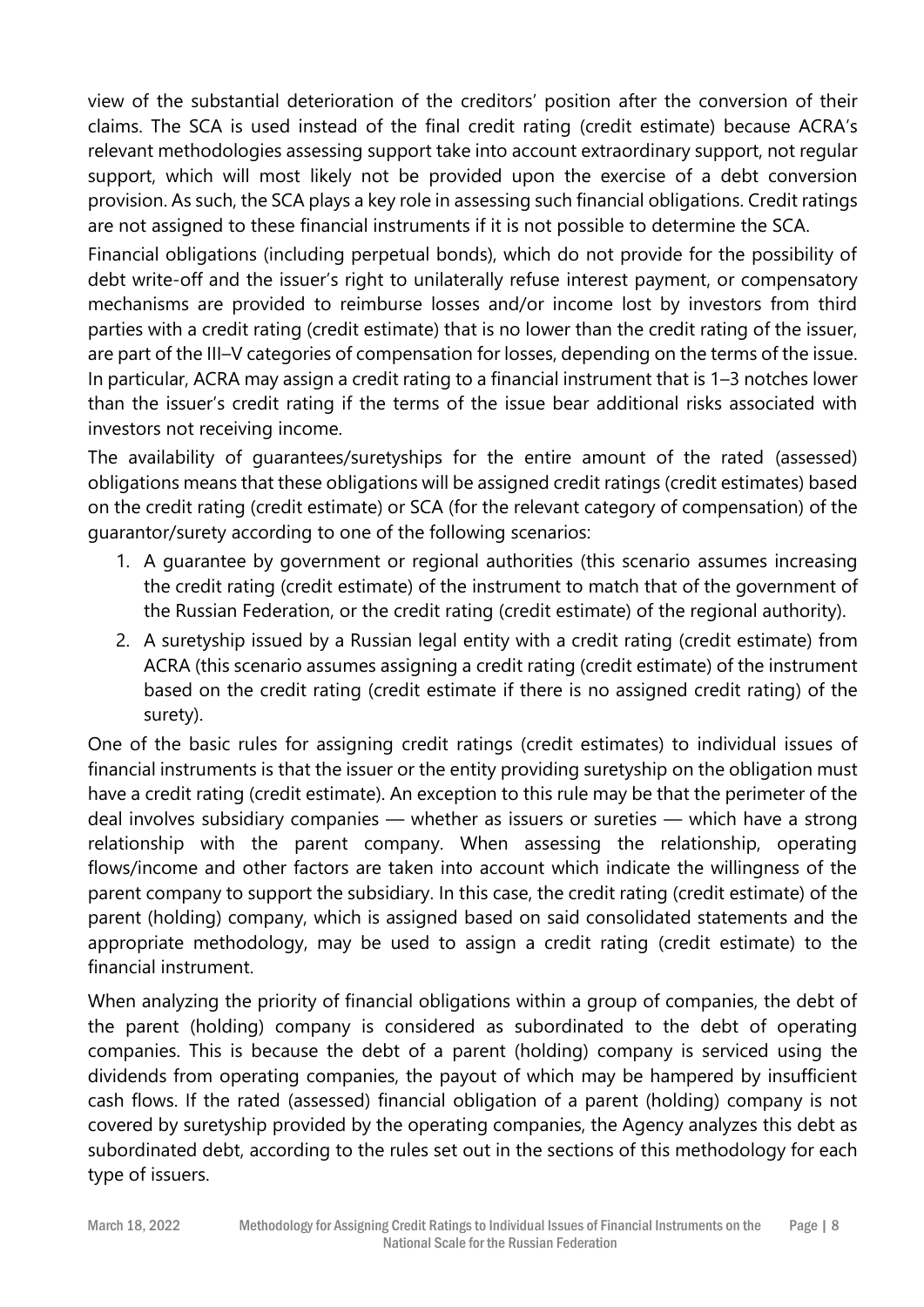The next important step after determining the recovery rate category is to analyze in detail the structure of specific issues of debt obligations. All key structural aspects are taken into account, including (but not limited to) maturity and repayment schedule, interest periods, presence and scope of financial covenants, ban on disposal of assets, and other terms. If any specifics of the structure are identified that may affect the recovery rate in contrast to other investors (e.g., no cross-default provision, long grace or interest periods, etc.), the Agency reserves the right to additionally decrease the credit rating (credit estimate) of individual financial obligations by one notch.

If the debt structure changes due to the repayment or issuance of new borrowings, the Agency reserves the right to revise the credit ratings (credit estimates) assigned to the financial instruments irrespective of whether the issuer's credit rating (credit estimate) has been revised.

# <span id="page-8-0"></span>4 Application of the Methodology to Banking Organizations

When assigning credit ratings (credit estimates) to financial instruments of banking organizations, ACRA divides them into three classes:

- Senior unsecured debt;
- Debt instruments with signs of subordination included in core capital in accordance with the methodology of the Bank of Russia (or expected to be included in the future in accordance with the Bank of Russia's criteria);
- Debt instruments with signs of subordination included in supplementary capital in accordance with the methodology of the Bank of Russia (or expected to be included in the future in accordance with the Bank of Russia's criteria).

In the case of assigning a credit rating (credit estimate) to secured (including in the case of provision of collateral by third parties) bonds issued by a bank, ACRA analyzes the sufficiency and liquidity of collateral and reserves the right, based on this analysis, to assign the given bond issue a credit rating (credit estimate) exceeding the issuer's credit rating (credit estimate) by no more than one notch in exceptional cases. At the same time, a detailed analysis is carried out of the legal risks of investors associated with the bankruptcy procedure and potential claims from other creditors/with being placed in the general bankruptcy estate of collateral as part of the bankruptcy procedure.

Table 2 sets out the Agency's approach to assigning credit ratings (credit estimates) to debt obligations of banking organizations.

| <b>Class of instrument</b> | Loss recovery<br>category | <b>Credit rating (credit</b><br>estimate) level adjustment                      | <b>Reason</b>                                                                                                                                                                                                                                                                                  |
|----------------------------|---------------------------|---------------------------------------------------------------------------------|------------------------------------------------------------------------------------------------------------------------------------------------------------------------------------------------------------------------------------------------------------------------------------------------|
| Secured bonds              |                           | 0 or $+1$ notch to the final<br>credit rating (credit estimate)<br>of the bank. | Decision of the rating committee, taking into<br>account the assessment of the sufficiency and<br>liquidity of collateral (including received from<br>third parties) for the bonds, and also the risk of<br>possible claims on the collateral from other<br>creditors in the event of default. |

**Table 2. Approach to assigning credit ratings (credit estimates) to debt instruments**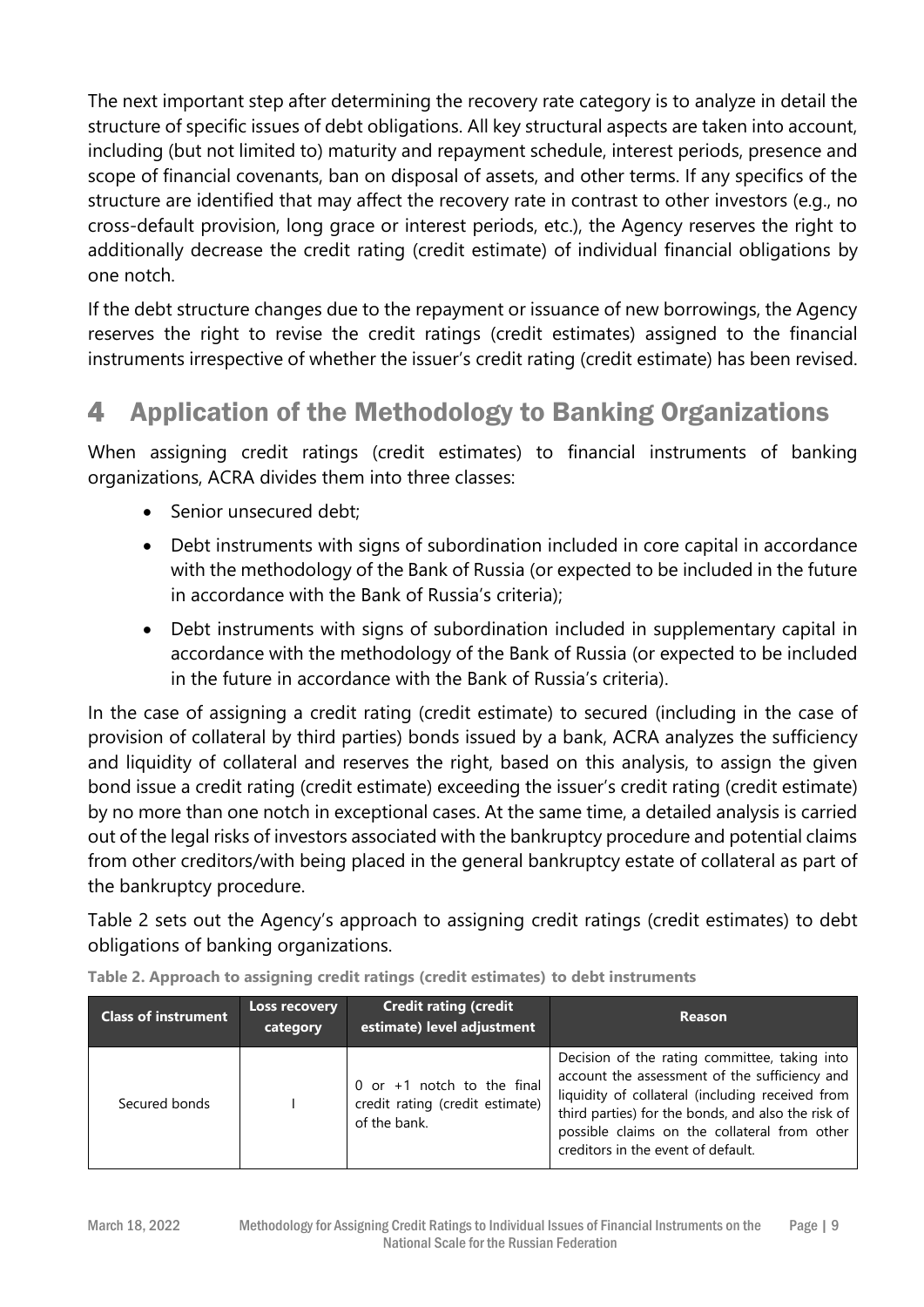| Senior unsecured<br>debt                                                  | Ш      | Corresponding to the final<br>credit rating (credit estimate)<br>of the bank.                                                                                                                                                                                                                                                                                                    | Senior unsecured debt traditionally reflects the<br>probability of default of the bank itself.                                                                                                                                                                                                                                                                                                                                                                                                                                                        |
|---------------------------------------------------------------------------|--------|----------------------------------------------------------------------------------------------------------------------------------------------------------------------------------------------------------------------------------------------------------------------------------------------------------------------------------------------------------------------------------|-------------------------------------------------------------------------------------------------------------------------------------------------------------------------------------------------------------------------------------------------------------------------------------------------------------------------------------------------------------------------------------------------------------------------------------------------------------------------------------------------------------------------------------------------------|
| Supplementary<br>capital instruments<br>or<br>subordinated<br>obligations | $\vee$ | $-3$ notches from the final<br>credit rating (credit estimate)<br>of the bank.                                                                                                                                                                                                                                                                                                   | Instruments whose seniority is significantly<br>lower than senior unsecured debt.<br>An example of subordinated obligations may be<br>the senior unsecured debt of a parent (holding)<br>company not involving a suretyship by<br>operating assets contributing no less than 80%<br>of operating revenue, capital, and total assets.                                                                                                                                                                                                                  |
| Core capital<br>instruments                                               | VI     | -5 notches from the SCA, but<br>no lower than C(RU) (in the<br>absence of a failure to comply<br>with obligations under the<br>instrument)<br>$-5$ to $-7$ notches from the<br>SCA, but no lower than C(RU)<br>(in the absence of a failure to<br>comply with obligations under<br>the instrument) if capital<br>adequacy is assessed<br>as<br>"Weak" or "Critical" <sup>3</sup> | Quasi capital of a banking organization that<br>often taking the form of an equity instrument if<br>there is a threat to the stability of the banking<br>organization, and also carries the risk of write-<br>off for investors.<br>If capital adequacy is assessed as "Weak" or<br>"Critical," the rating committee decides on the<br>number of notches by which to adjust the credit<br>rating (credit estimate) level within the above<br>range based on the expert assessment of the<br>probability of default on the instruments in<br>question. |

#### Source: ACRA

The provisions of this section also apply to the assignment of credit ratings (credit estimates) to financial instruments of organizations whose activities are close to banking in terms of their economic substance. The decision on whether it is possible to apply this methodology to the financial instruments of such organizations is up to ACRA's rating committee.

# <span id="page-9-0"></span>5 Application of the Methodology to Insurance Companies

When assessing recovery rates in the insurance sector, ACRA follows the provisions of Section 7.2 (Detailed approach) of this methodology, taking into account the specific regulatory aspects of financial rehabilitation and bankruptcy procedures for insurance companies.

## <span id="page-9-1"></span>6 Application of the Methodology to Regional and Municipal **Authorities**

ACRA considers the bond issues of regional and municipal authorities to be senior unsecured debt. Therefore, the second recovery rate category is set as the basic category for them.

Current budget legislation does not provide for security on the obligations of regional and municipal authorities. Therefore, no credit rating (credit estimate) adjustment is made to account for the increased protection of secured creditors.

<sup>&</sup>lt;sup>3</sup> According to the Methodology for Credit Ratings Assignment to Banks and Bank Groups Under the National Scale for the [Russian Federation.](https://www.acra-ratings.ru/criteria/382/?lang=en)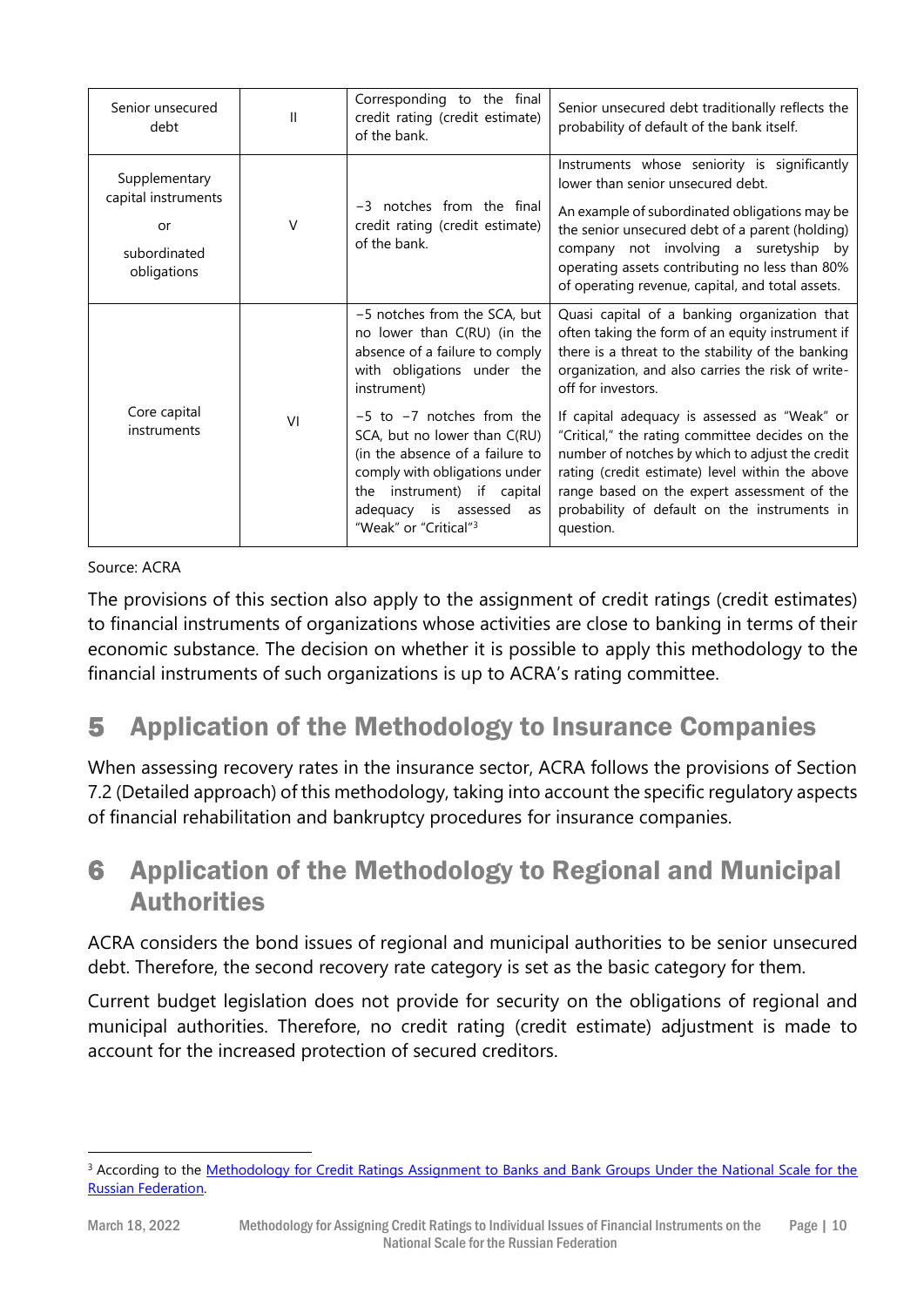If a federal budget guarantee is in place, the credit rating (credit estimate) of the debt obligation may be increased to correspond to the credit rating (credit estimate) of the guarantor.

# <span id="page-10-0"></span>7 Application of the Methodology to Nonfinancial Companies

To assess recovery rates in the nonfinancial sector, ACRA identifies the following categories of debt obligations:

**I Secured obligations.** The most reliable obligations backed by the borrower (or third parties) providing security over tangible assets (buildings, structures, core equipment, etc.), or liquid financial assets. These obligations fall under recovery rate category I and involve assigning a credit rating (credit estimate) to the instrument corresponding to the credit rating (credit estimate) of the issuer or increasing it by one notch in exceptional cases depending on the sufficiency and liquidity of collateral. In that case detailed analysis is carried out of the legal risks associated with the bankruptcy procedure and potential claims from other creditors/with being placed in the general bankruptcy estate of collateral as part of the bankruptcy procedure.

**II Senior unsecured obligations.** The most common type of obligation for nonfinancial companies. They include unsecured debt obligations featuring no structural subordination on other unsecured debt obligations of the issuer. These obligations may fall under recovery rate categories I–V and involve assigning a credit rating (credit estimate) to the instrument corresponding to the credit rating (credit estimate) of the issuer or decreasing it by as many as three notches depending on recovery rate.

**III Obligations featuring a high degree of structural subordination.** The failure to pay under these debt obligations generally does not mean default for the issuer (e.g., convertible bonds or perpetual bonds if the issuer has the right to unilaterally refuse interest payment and in the absence of compensatory mechanisms for reimbursing losses and/or lost income by investors from third parties). These obligations fall under recovery rate category VI and involve assigning a credit rating (credit estimate) five notches lower than the issuer's SCA but no lower than C(RU) (in the absence of a failure to comply with obligations under the instrument).

ACRA uses two approaches to assess recovery rates on the senior unsecured obligations of nonfinancial companies:

- 1) **Simplified approach:** for issuers with the credit ratings (credit estimates) at BBB−(RU) or higher with a relatively low probability of default;
- 2) **Detailed approach:** for issuers with the credit ratings (credit estimates) at BB+(RU) or lower.

If the rated (assessed) financial obligation of a parent (holding) company is not covered by suretyship provided by operating companies, contributing no less than 80% of operating cash flow/revenue, capital and total assets, based on the consolidated statements of the group, the Agency applies the detailed approach regardless of the parent (holding) company's credit rating (credit estimate).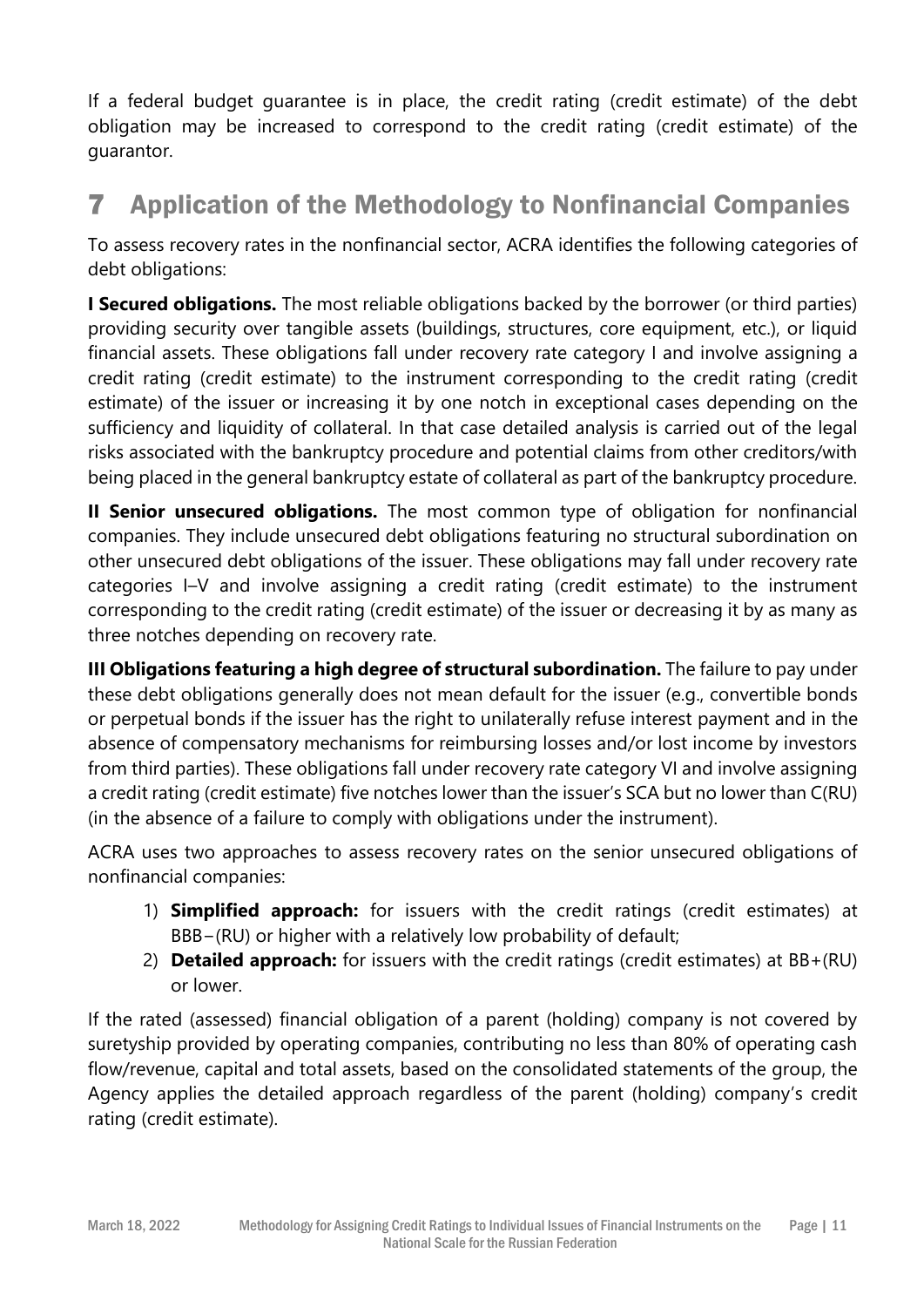## **7.1. Simplified approach**

Although debt load is, in ACRA's opinion, one of the most important indicators of the issuer's creditworthiness, it is not an exhaustive creditworthiness assessment metric. Issuers with the credit rating (credit estimate) at BBB−(RU) or higher typically feature more stable financial flows, better payment discipline, and a more consistent financial policy compared to nonfinancial companies with lower ratings. Moreover, it is typical for such organizations to have a higher share of unsecured debt obligations in their total debt structure. Accordingly, in ACRA's opinion, the credit rating (credit estimate) of senior unsecured debt obligations corresponding to the issuer's credit rating (credit estimate) reflects the relative credit risk of those obligations most effectively.

At the same time, ACRA's rating committee may, in the cases stated below, decide to adjust the credit rating (credit estimate) of senior unsecured debt obligations for a non-financial company with a credit rating (credit estimate) at BBB−(RU) or higher, if:

- 1. The "Debt Load," "Debt Servicing," or "Issuer Liquidity" factors are in category IV or V;
- If more than 50% of the physical assets or liquid financial assets of the issuer are pledged on debt obligations (excluding securities issued by the issuer or another member of the group).

In such cases, the Agency reserves the right to decrease the credit rating (credit estimate) by as many as two notches (depending on the occurrence of either one or both conditions mentioned above or the category of assessment for "Debt Load," "Debt Servicing," and "Issuer Liquidity" factors).

For perpetual bonds, the level of the credit rating (credit estimate) depends on the coupon payment terms according to Table 3.

| <b>Coupon payment conditions</b>                                                                                                                                                                                              | Adjustment of credit rating (credit<br>estimate)     |
|-------------------------------------------------------------------------------------------------------------------------------------------------------------------------------------------------------------------------------|------------------------------------------------------|
| The issuer does not have the right to unilaterally refuse interest payment<br>without the occurrence of a default event.                                                                                                      |                                                      |
| or<br>compensatory mechanisms are envisaged for reimbursement of the income not<br>received by investors from third parties with a credit rating (credit estimate) not<br>lower than the issuer's credit rating.              | Final credit rating (credit estimate) - 1<br>notch   |
| The issuer has the right to postpone interest payments for up to 1 year,<br>and<br>In case of postponement of payments, there is a restriction on the payment of<br>dividends to shareholders until interest is fully repaid. | Final credit rating (credit estimate) - 2<br>notches |
| The issuer has the right to postpone interest payments for up to 1 year.                                                                                                                                                      | Final credit rating (credit estimate) - 3<br>notches |

**Table 3. Approach to assigning credit ratings (credit estimates) to perpetual bonds**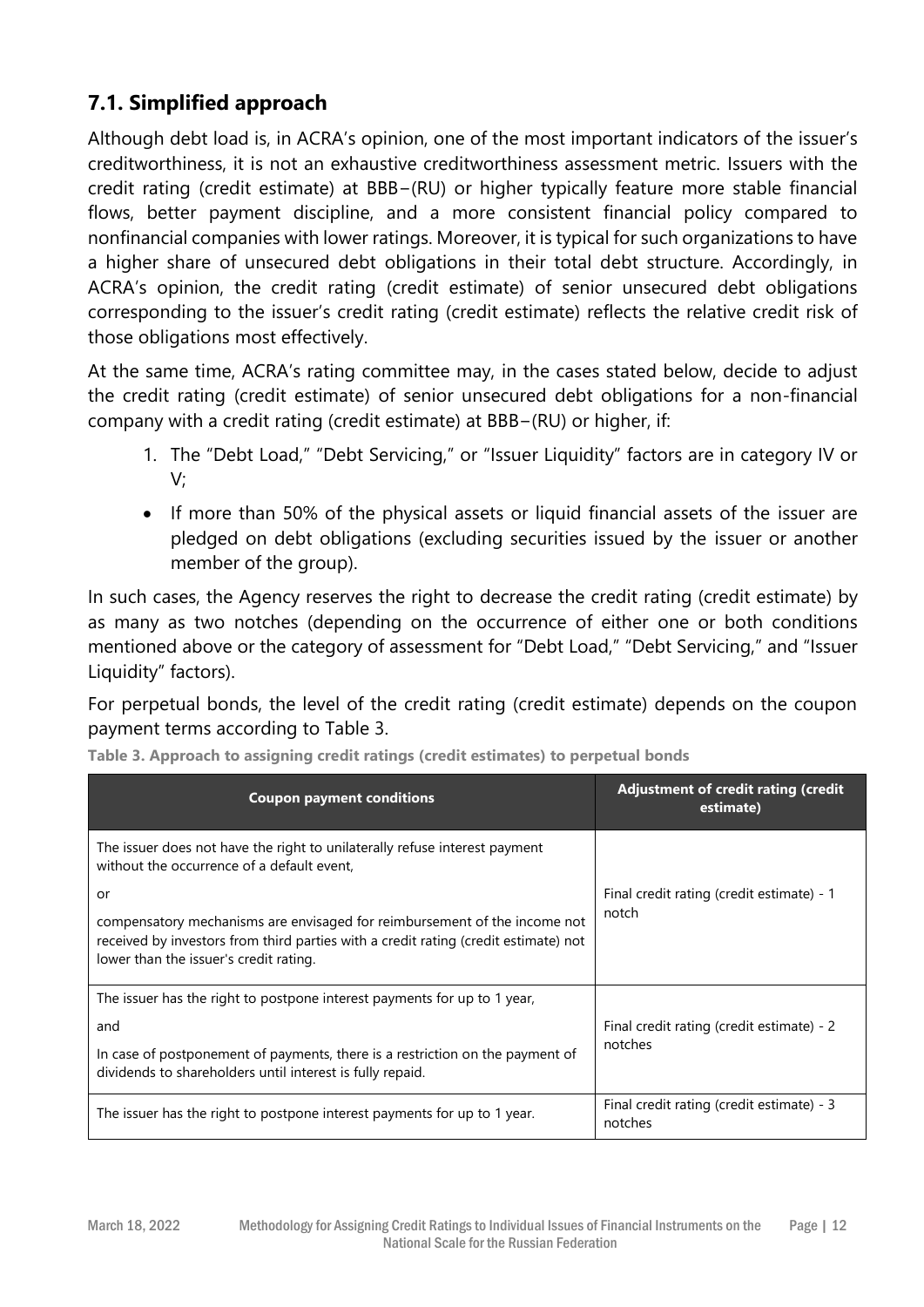```
The issuer has the right to unilaterally refuse interest payment,
or
The issuer has the right to postpone interest payments for more than 5 years 
without dividend payment restriction,
or
It is possible to write off the debt.
                                                                                     SCA - 5 notches, but no lower than C(RU) 
                                                                                     (in the absence of the fact of default on 
                                                                                     the instrument)
```
Source: ACRA

## **7.2. Detailed approach**

The credit rating (credit estimate) of a financial obligation corresponds to the issuer's credit rating (credit estimate) if the below conditions are met simultaneously:

- 2. Current debt structure only features senior unsecured obligations;
- 3. No changes to the debt structure are expected (including either using the existing assets as collateral for new or existing loans or issuing subordinated obligations).

If the above conditions are met, no further analysis is conducted and no adjustments to the instrument's credit rating (credit estimate) are made relative to the issuer's credit rating (credit estimate).

If any of the above conditions are not met, ACRA conducts a more detailed analysis of the funds available for distribution and the priority of payouts to creditors in the case of default in order to determine the recovery rate on obligations.

To assess senior unsecured debt following a detailed approach, ACRA assesses the projected recovery rate based on the expected investor recovery rate of the rated (assessed) financial obligation. The expected rate is determined by assessing the total volume of funds available for distribution to investors if a default occurs and the priority of paying out the obligation.

### **Assessing funds available for distribution to investors**

To assess investor recovery rates, it is first necessary to determine the volume of funds available for distribution to investors if a default occurs. For these purposes, the Agency may use the assessment of either the business as a whole, or the value of assets based on a liquidation approach. The Agency assumes that the most common practice in the case of a default is to sell the business as a whole, rather than selling off individual assets.

The Agency may assess the value of a business using either of the following methods:

- 1. **Discounted cash flow method:** the Agency assesses the value of a business by discounting the issuer's future cash flows;
- 2. **Multiples method:** the Agency assesses the value of a business by determining the parameters of the issuer's earnings from operations if a default occurs (generally, EBITDA or FFO before net interest payments and taxes according to the stress scenario of the financial model) and applying the average market multiple to them. This is determined based on comparable deals involving the sale of companies undergoing bankruptcy procedures or based on discounted average multiples for the industry.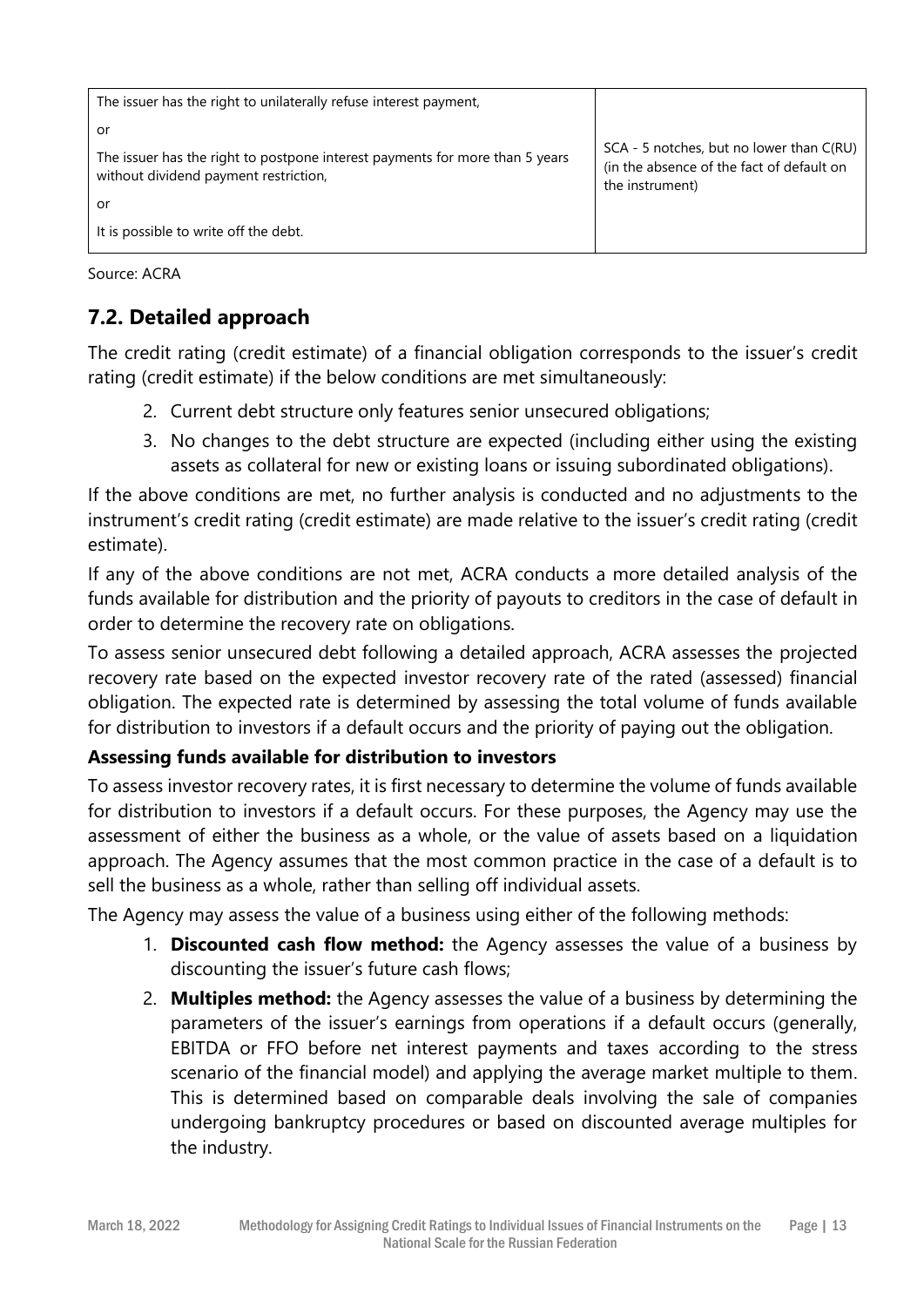If the liquidation approach is applied, the Agency assesses the liquidation value of the issuer's assets, which is calculated by applying the appropriate discounts to the book value of the assets. The ranges of applied discounts are shown in Table 4.

| <b>Type of asset</b>              | <b>Liquidation</b><br>discount <sup>4</sup> | <b>Notes</b>                                                                                                                                                                                                                                                                                                                                                                                               |
|-----------------------------------|---------------------------------------------|------------------------------------------------------------------------------------------------------------------------------------------------------------------------------------------------------------------------------------------------------------------------------------------------------------------------------------------------------------------------------------------------------------|
| Cash                              | 100%                                        | Generally, no cash is available the moment default occurs.                                                                                                                                                                                                                                                                                                                                                 |
| Property, plant, and<br>equipment | 25%-75%                                     | In bankruptcy procedures, property, plant, and equipment are<br>disposed of through a sale process, usually at a substantial discount.                                                                                                                                                                                                                                                                     |
| Receivables                       | 50%-100%                                    | The collection rate on receivables is typically rather low in the case of<br>bankruptcy procedures and is associated with rather long collection<br>periods.<br>In some cases, however, counterparties with high credit quality can be<br>debtors under receivable claims.                                                                                                                                 |
| Inventories                       | 50%-100%                                    | Inventory assets generally are not very liquid and are sold at a<br>substantial discount. Moreover, it is often the case that inventories<br>cannot be sold if the issuer defaults. The inventories of issuers engaged<br>in the Residential Construction industry may be included, in full or in<br>part, in the Property, Plant, and Equipment category based on the<br>expert judgement of the analyst. |
| <b>Financial investments</b>      | 25%-100%                                    | The assessment of financial investments is based on their fair value and<br>liquidity.                                                                                                                                                                                                                                                                                                                     |
| Intangible assets                 | 75%-100%                                    | In case of bankruptcy, intangible assets such as licenses, trademarks,<br>software, etc., are sold at minimum prices or not at all.                                                                                                                                                                                                                                                                        |
| Goodwill                          | 100%                                        | It is possible that goodwill has no inherent value upon liquidation, as it<br>represents the surplus of the actual price of the purchased assets over<br>their book value.                                                                                                                                                                                                                                 |
| Other assets                      | 0%-100%                                     | This category includes other assets, the potential sale price of which is<br>determined on a case-by-case basis.                                                                                                                                                                                                                                                                                           |

| Table 4. Discounts applied under the liquidation approach |
|-----------------------------------------------------------|
|-----------------------------------------------------------|

Source: ACRA

### **Assessing the priority of payouts**

The legal basis for the priority of paying out various obligations in the case of the issuer's bankruptcy procedures are governed by the legislative and regulatory documents of the relevant jurisdictions, and also by the contractual terms of relationships between the issuer and the corresponding category of investors. In addition, the Agency's assessment of the payout priority, is, as a rule, specific to each issuer and may account for other significant aspects affecting the order of discharging the claims of the issuer's creditors (including customary business practices, relations with affiliated structures, terms of security agreements, the structure of such security, etc.). In some cases, the order identified by ACRA may differ from the order provided for in legislative and regulatory documents (e.g., ACRA may define, within the fourth rank of creditors, several subcategories of priority for unsecured obligations or payables).

<sup>4</sup> In exceptional cases, the rating committee may decide to apply other discounts if it is justified.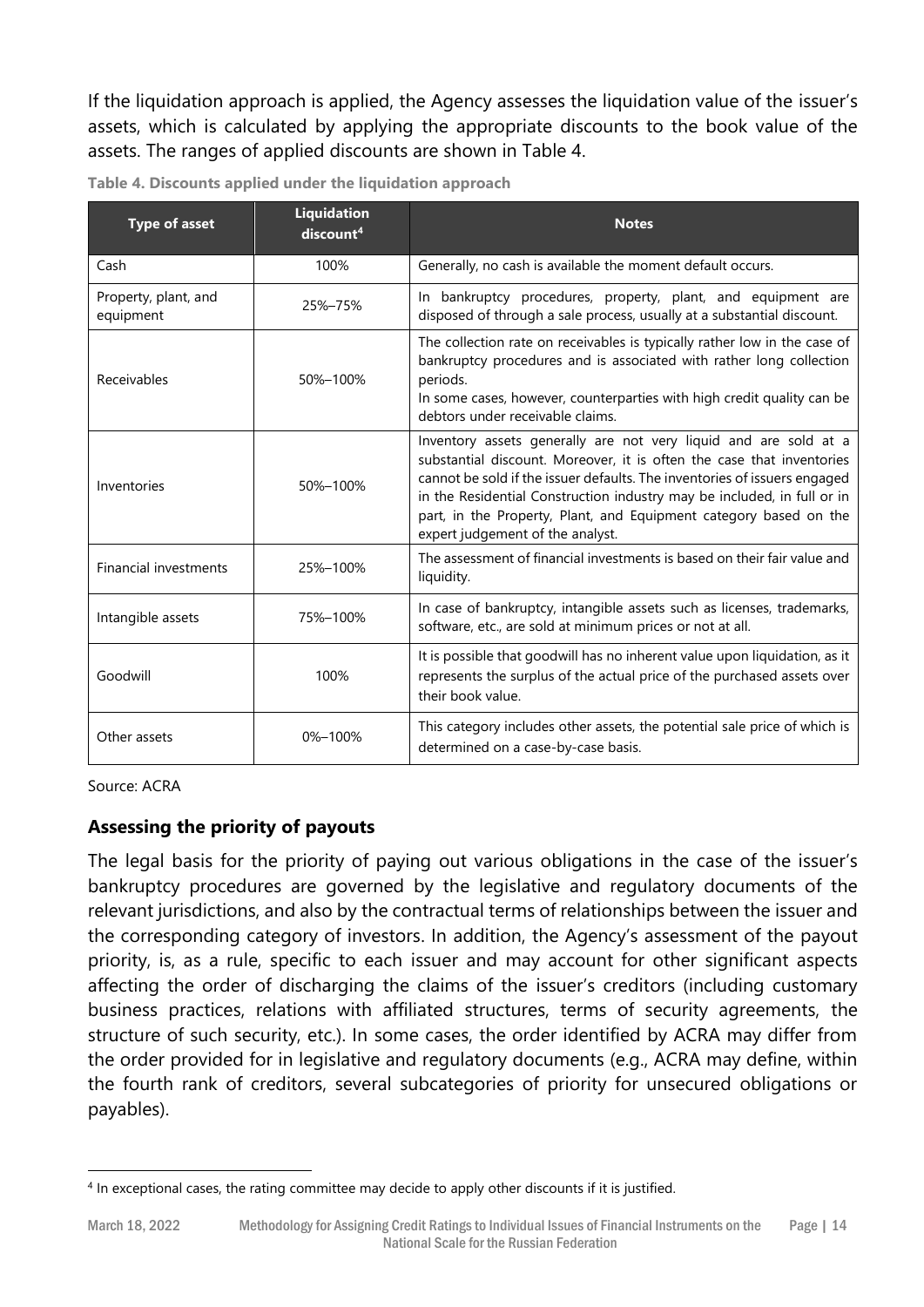The Agency regards the obligations of parent (holding) companies as subordinated to the obligations of operating companies. This is because the debt of a parent (holding) company is serviced using the dividends from operating companies, the payout of which may be hampered by insufficient cash flows. In the case of shareholder loans or affiliated payables, the assessment of payout priority may also depend on the level of corporate governance and the issuer's loyalty to the corresponding category of investors, as payouts may be made before or after senior unsecured debt depending on the case.

Generally, the potential recovery rate for senior unsecured obligations is inversely related to the share of obligations backed by tangible collateral, as tangible assets often serve as the main source of recovery on losses for the corresponding category of investors.

### **Assessment of recovery rates on obligations**

After determining the volume of funds available for distribution to creditors and the priority of payouts, the Agency assesses the sufficiency of funds used to pay out the organization's debt. The calculation is made by comparing available funds to the volume of payouts to each creditor rank by the order of priority. In doing so, the sum of available funds for each subsequent creditor rank is reduced by the sum of payouts to the previous categories. The examples of using this approach are given in Figure 1.



**Figure 1. Examples of distributing available funds to obligations with varying priority**

#### Source: ACRA

Depending on the resulting recovery rate, obligations of nonfinancial companies are placed in the recovery rate categories set out in Table 5.

The debt instruments of nonfinancial companies are assigned a credit rating (credit estimate) by adjusting the credit rating (credit estimate) of the issuer in accordance with Table 5.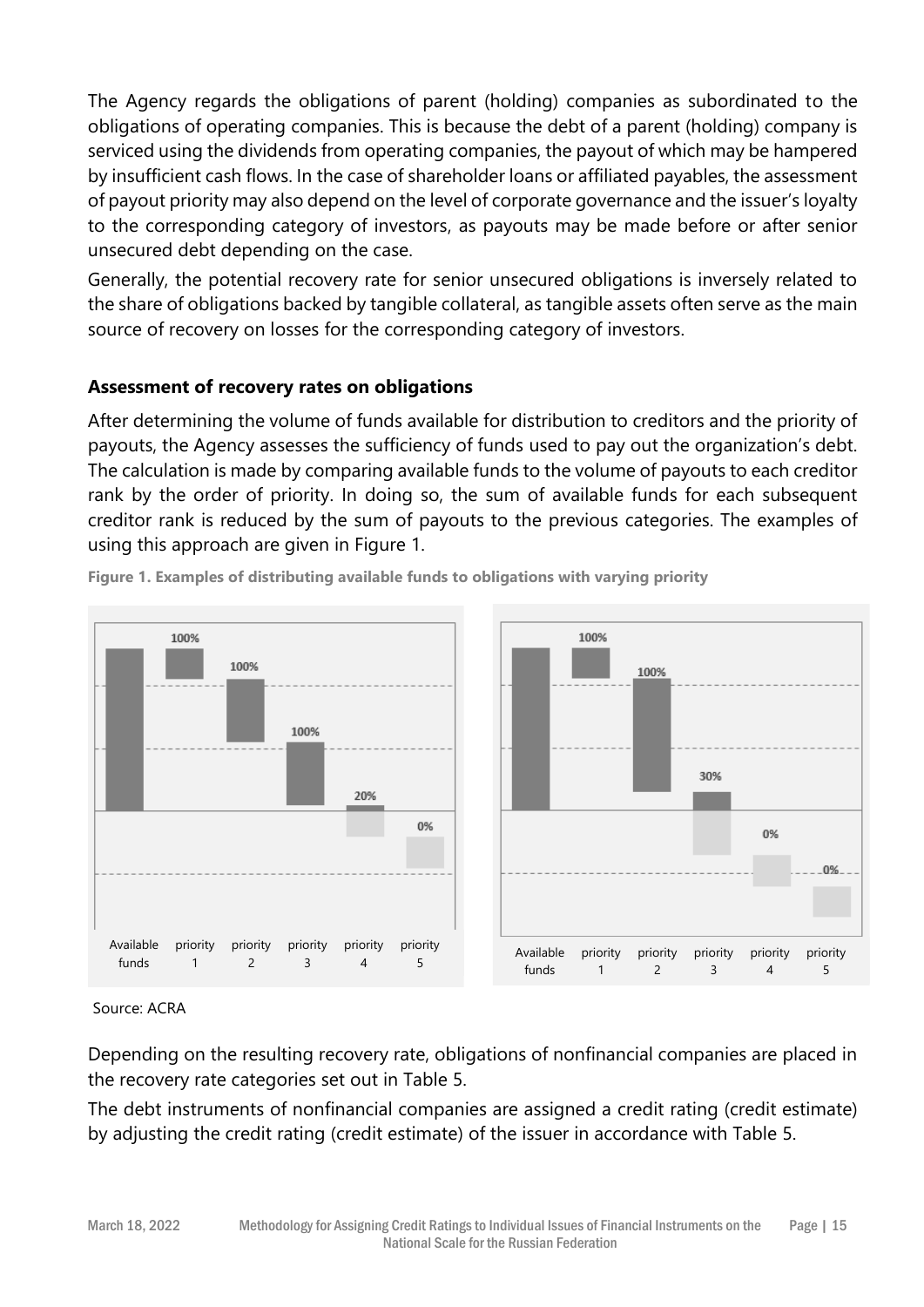The assignment of a credit rating (credit estimate) to debt instruments of non-financial companies is carried out by adjusting the issuer's credit rating (credit estimate) in accordance with Table 4.

**Table 5. Determining the recovery rate category** 

| <b>Recovery rate</b> | <b>Recovery rate category</b> | <b>Credit rating (credit</b><br>estimate) adjustment<br>notches |
|----------------------|-------------------------------|-----------------------------------------------------------------|
| 70%-100%             |                               | $0$ or $+1$                                                     |
| 50%-70%              | Ш                             |                                                                 |
| 30%-50%              | Ш                             | - 1                                                             |
| 10%-30%              | IV                            | $-2$                                                            |
| 0%-10%               |                               |                                                                 |

Source: ACRA

# <span id="page-15-0"></span>8 Application of the Methodology to Lease Financing **Companies**

To assess recovery rates in the financial leasing sector, ACRA follows the provisions of Section 7.2 (Detailed Approach) of this methodology, taking into account the specific regulatory aspects of financial rehabilitation and bankruptcy procedures for financial leasing companies.

# <span id="page-15-1"></span>9 Application of the Methodology to Assign Credit Ratings to Debt Financial Instruments with Credit Ratings under the International Scale

This methodology may be applied to assign credit ratings (credit estimates) to individual issues of financial instruments of issuers with credit ratings under the international scale and falling into the following categories:

- Banking organizations and organizations whose activities are close to banking in terms of their economic substance;
- Non-financial companies, including holding companies;
- Insurance organizations;
- Lease financing companies;
- Supranational development institutions (supranationals);
- Regional and municipal authorities.

When assigning a credit rating (credit estimate) to individual issues of financial instruments under the National Scale for the Russian Federation, the Agency uses the credit rating (credit estimate) of the issue of a given instrument assigned under the International Scale. ACRA may use the credit rating (credit estimate) of the issuer of the financial instrument under the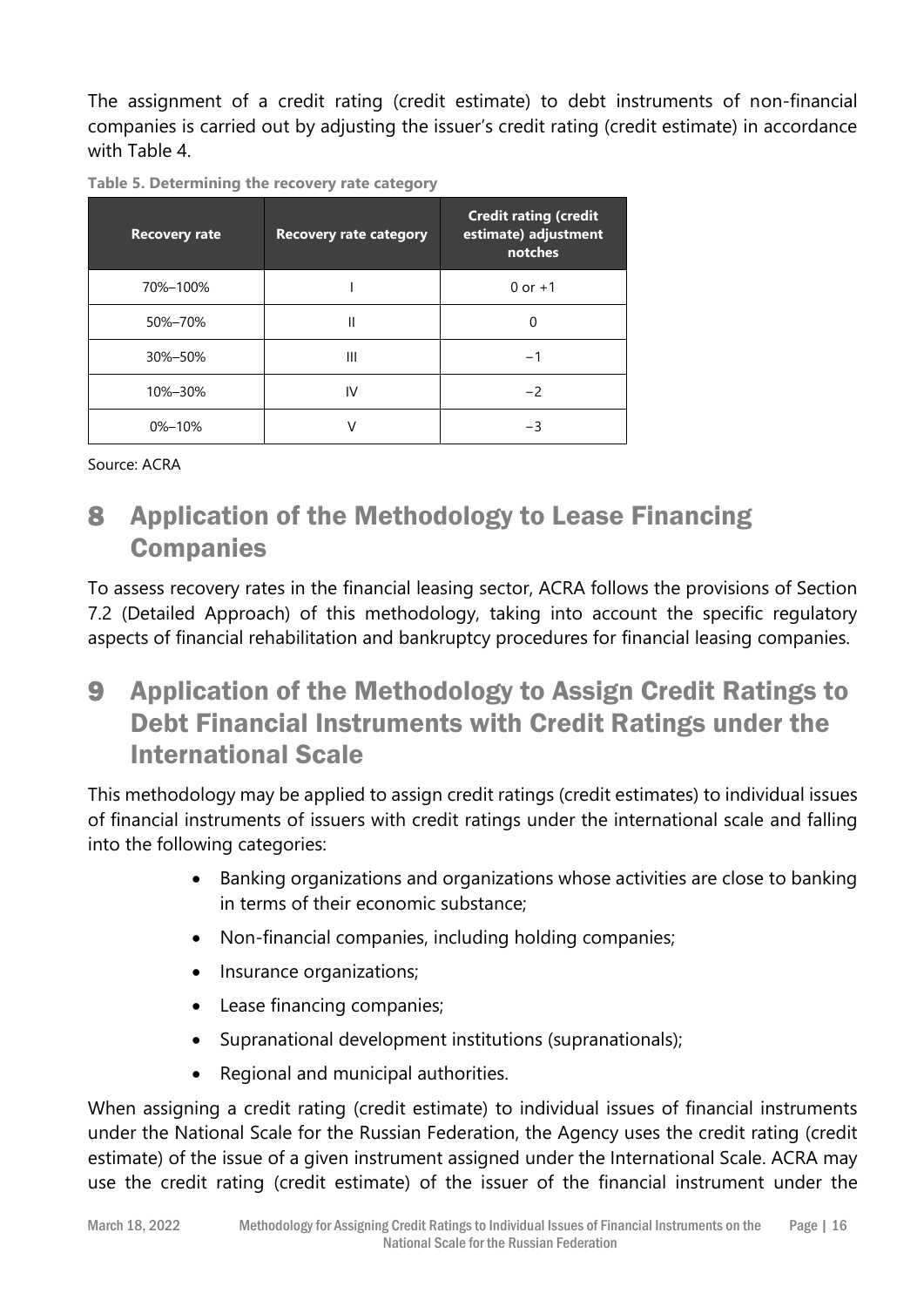International Scale if there is no credit rating (credit estimate) for the issue under the International Scale, if the actual issuer is a special-purpose vehicle located in the Russian Federation and functioning in accordance with Russian legislation, or if the actual issuer is a supranational development institution with an ACRA credit rating (credit estimate) under the International Scale.

To assign a credit rating (credit estimate) under the National Scale for the Russian Federation, ACRA applies the [Methodology for Mapping Credit Ratings Assigned on ACRA's International](https://www.acra-ratings.ru/criteria/951/?lang=en)  [Scale to Credit Ratings Assigned on ACRA's National Scale for the Russian Federation](https://www.acra-ratings.ru/criteria/951/?lang=en) (hereinafter, the Mapping Methodology). To determine the credit rating (credit estimate) under the National Scale for the Russian Federation, the rating committee uses standard mapping tables from the Mapping Methodology depending on the following factors: (1) ACRA's credit rating for the Russian Federation under the International Scale (credit estimate in the absence of a credit rating assigned by ACRA); (2) the credit rating (credit estimate) of the financial instrument/issuer under the International Scale. If several options are available to choose from, the rating committee follows the principles set out in the Mapping Methodology.